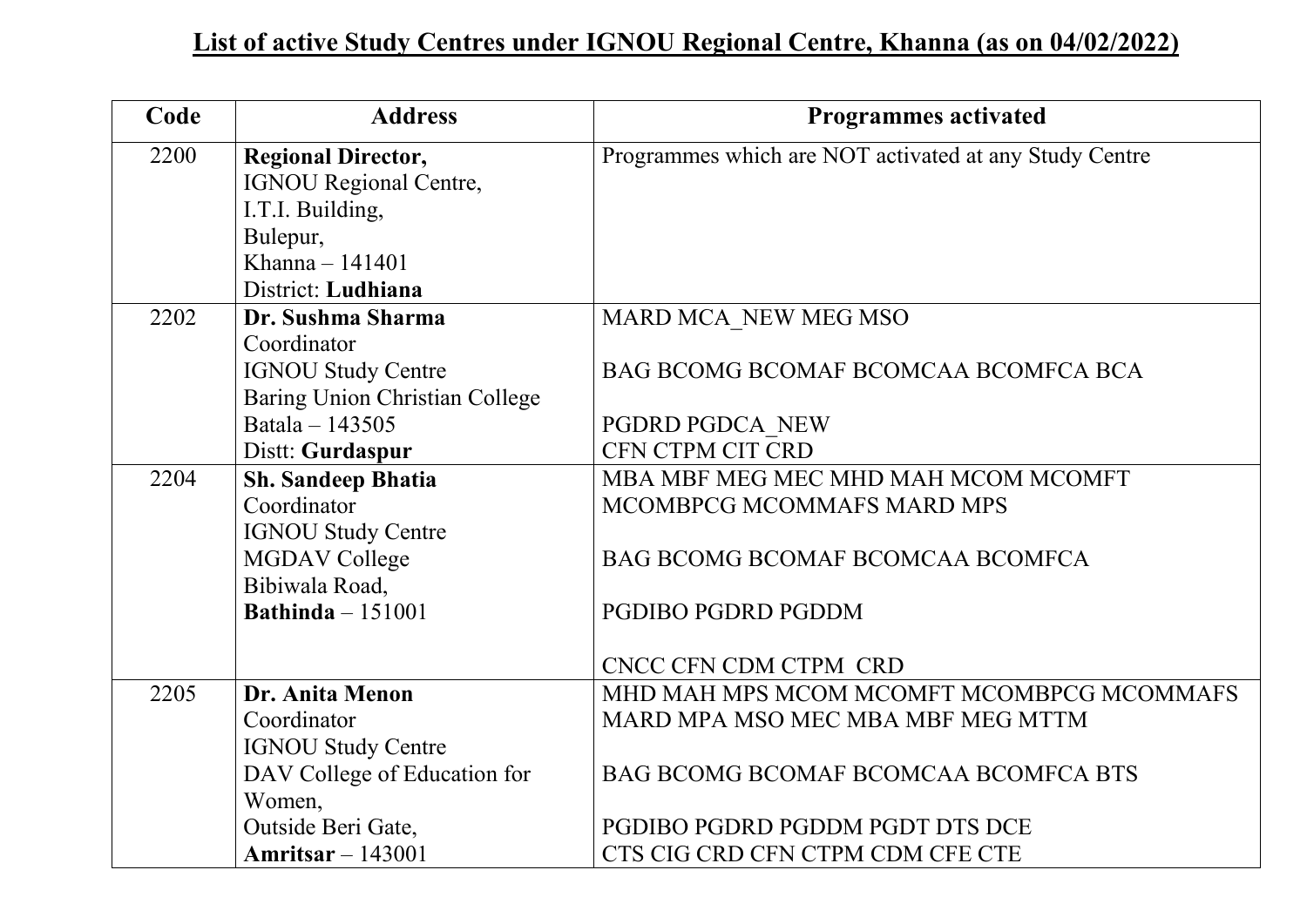| 2206  | Dr. Rakhi Malhotra<br>Coordinator<br><b>IGNOU Study Centre</b><br>Guru Nanak Girls College,<br>Model Town<br>Ludhiana $-141002$                    | MHD MAH MPS MCOM MCOMFT MCOMBPCG MCOMMAFS<br>MARD MPA MSO MEC MBA MBF MEG MTTM MCA NEW<br>BAG BCOMG BCOMAF BCOMCAA BCOMFCA BSCG BCA<br><b>BTS BBARL</b><br>PGDIBO PGDRD PGDESD PGDDM PGDAC PGDCSR<br>PGDCA NEW DAFE DTS DCE DECE DNHE<br>CTS CFN CTPM CTE CAFE CIT CRD CFE CBS CES |
|-------|----------------------------------------------------------------------------------------------------------------------------------------------------|------------------------------------------------------------------------------------------------------------------------------------------------------------------------------------------------------------------------------------------------------------------------------------|
| 2209P | Dr. Reena Jairus<br>Coordinator $(P)$<br><b>IGNOU Study Centre</b><br>College of Nursing<br><b>Christian Medical College</b><br>Ludhiana $-141008$ | <b>BSCN</b>                                                                                                                                                                                                                                                                        |
| 2212  | <b>Prof. Arvind Kumar Nanda</b><br>Coordinator<br><b>IGNOU Study Centre</b><br>Doaba College,<br>Tanda Road<br>Jalandhar $-144001$                 | MBA MBF MEG MPS MSO MCA NEW MTTM MEC MAH<br>MCOM MCOMFT MCOMBPCG MCOMMAFS MHD MAJMC<br>BAG BCOMG BCOMAF BCOMCAA BCOMFCA BSCG BTS<br><b>BCA</b><br>PGDESD PGDIBO PGDDM PGJMC PGDT PGDCA NEW DNHE<br><b>DAFE DTS</b><br>CTS CIT CPLT CTPM CHR CBS CIG CTE CDM CAFÉ                   |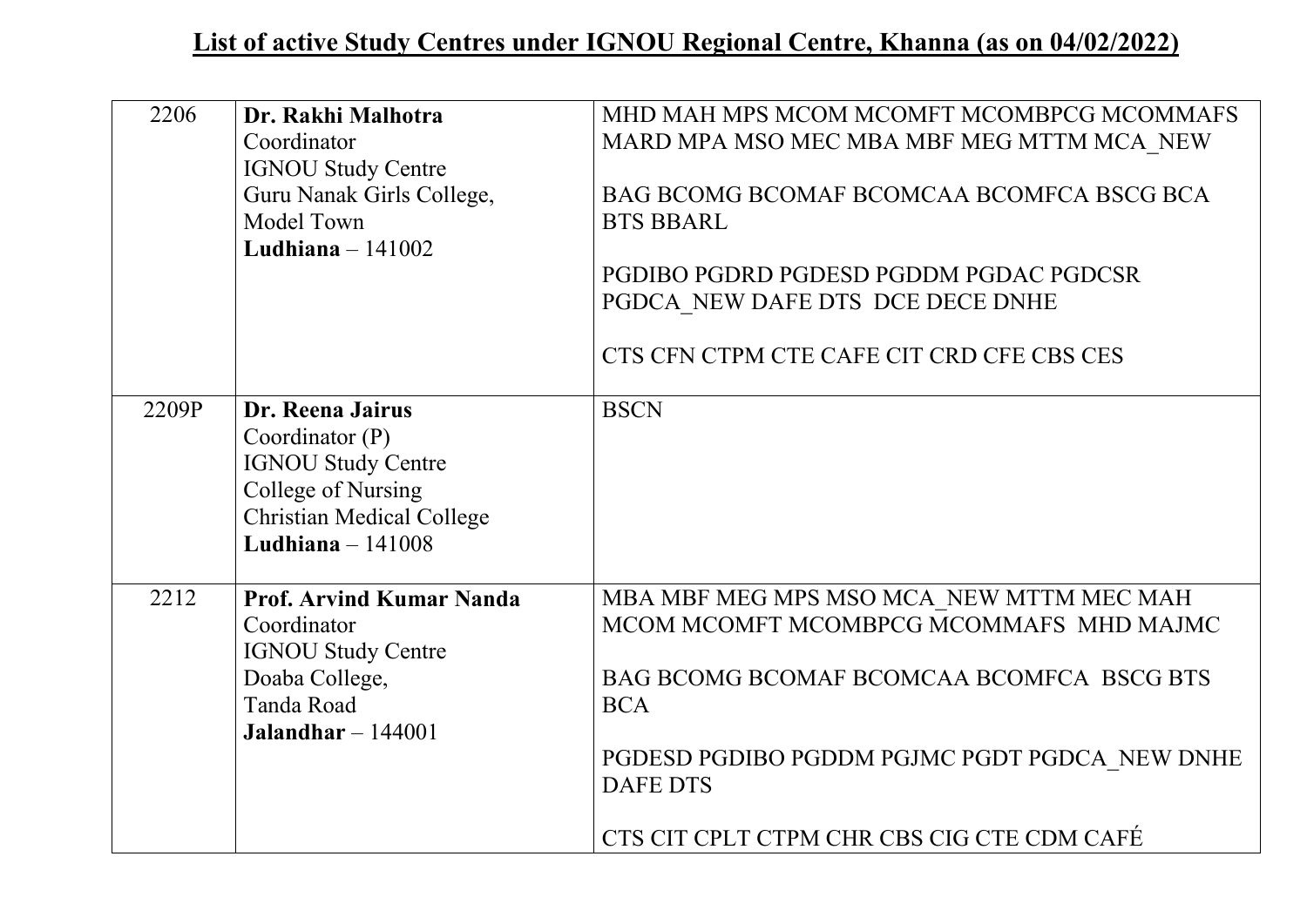| 2216  | <b>Sh. Sushil Kumar</b>      | MARD MHD MSO MEG MCOM MCOMFT MCOMBPCG            |
|-------|------------------------------|--------------------------------------------------|
|       | Coordinator                  | <b>MCOMMAFS MSW</b>                              |
|       | <b>IGNOU Study Centre</b>    |                                                  |
|       | DAV College                  | BAG BCOMG BCOMAF BCOMCAA BCOMFCA BTS BSWG        |
|       | Chandigarh Road              |                                                  |
|       | Hoshiarpur - $146001$        | PGDRD PGDHE PGDESD PGDIBO DTS DAFE DNHE          |
|       |                              |                                                  |
|       |                              | CRD CTE CAFE CFN CIG CCP CES CTS CDM CHR CPLT    |
|       |                              | <b>CTRBS CLTA</b>                                |
| 2225  | Dr. Avinash Kumar            | MBA MPS MEG MCOM MCOMFT MCOMBPCG MCOMMAFS        |
|       | Coordinator                  | <b>MHD MSW MARD</b>                              |
|       | <b>IGNOU Study Centre</b>    |                                                  |
|       | Nehru Memorial Govt. College | BAG BCOMG BCOMAF BCOMCAA BCOMFCA BTS BSWG        |
|       | $Mansa - 151505$             |                                                  |
|       |                              | PGDIBO PGDRD PGDUPDL DTS DAFE DCE DECE DNHE      |
|       |                              |                                                  |
|       |                              | CTS CAFE CES CFN CIG CRD CHR CCITSK CSWCJS CTRBS |
| 2260P | Dr. Manminder Kaur           | MA(EDU) MAAE                                     |
|       | Coordinator $(P)$            |                                                  |
|       | <b>IGNOU Study Centre</b>    | PGDET PGDSLM PGDHE PGDEMA PGDAE                  |
|       | BCM College of Education,    |                                                  |
|       | Sector 32-A, Urban Estate,   | <b>PGCAE CPVE CIG</b>                            |
|       | Chandigarh Road,             |                                                  |
|       | Ludhiana                     |                                                  |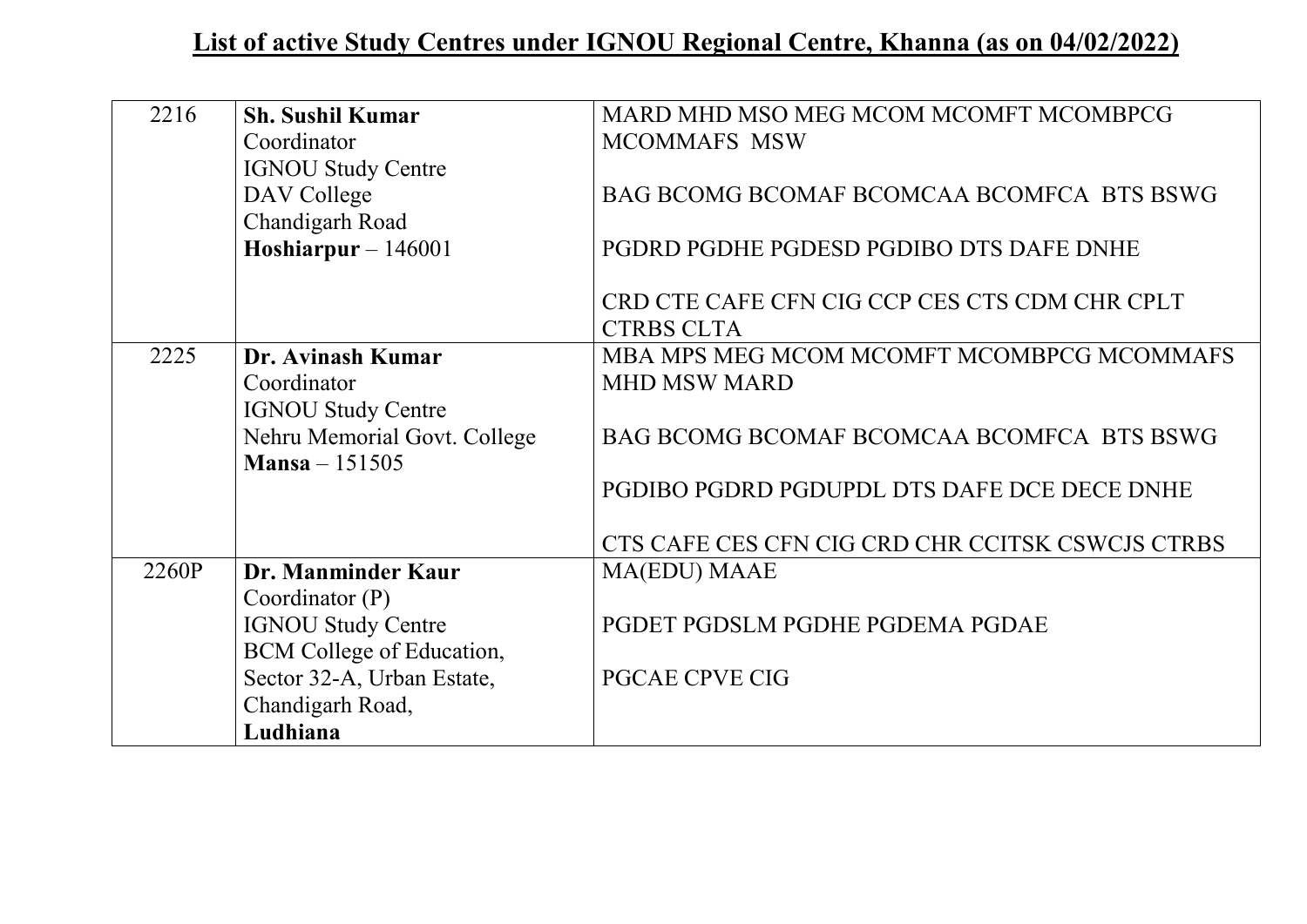| 2268 P | Prof. P. S. Panesar             | <b>PGDFSQM</b>                   |
|--------|---------------------------------|----------------------------------|
|        | Coordinator $(P)$               |                                  |
|        | <b>IGNOU Study Centre</b>       | <b>DVAPFV DPVCPO</b>             |
|        | Sant Longowal Institute of      |                                  |
|        | Engeering & Technology (SLIET), |                                  |
|        | Longowal,                       |                                  |
|        | Distt. Sangrur $-148106$        |                                  |
| 2277   | Dr. Rajinder Singh              | <b>MHD</b>                       |
|        | Coordinator                     |                                  |
|        | <b>IGNOU Study Centre</b>       | BAG BCOMG BCOMAF BCOMCAA BCOMFCA |
|        | Guru Har Gobind (GHG) Khalsa    |                                  |
|        | College,                        | <b>CIG CBS CFE</b>               |
|        | V.P.O.: Gurusar Sadhar,         |                                  |
|        | Distt.: Ludhiana $-141104$      |                                  |
| 2279D  | Mrs. Veerpal                    | <b>BAG</b>                       |
|        | Coordinator                     |                                  |
|        | <b>IGNOU Study Centre</b>       |                                  |
|        | DPD College,                    |                                  |
|        | Moga-Jhatra Road,               |                                  |
|        | Zira                            |                                  |
|        | Distt. Ferozepur $-142047$      |                                  |
| 2283   | <b>Sh. Rupinder Singh</b>       | BAG BCOMG BCOMAF BCOMCAA BCOMFCA |
|        | Coordinator                     |                                  |
|        | <b>IGNOU Study Centre</b>       |                                  |
|        | Gobindgarh Public College (GPC) |                                  |
|        | V.P.O.: Alour,                  |                                  |
|        | Tehsil – Khanna                 |                                  |
|        | Distt. Ludhiana                 |                                  |